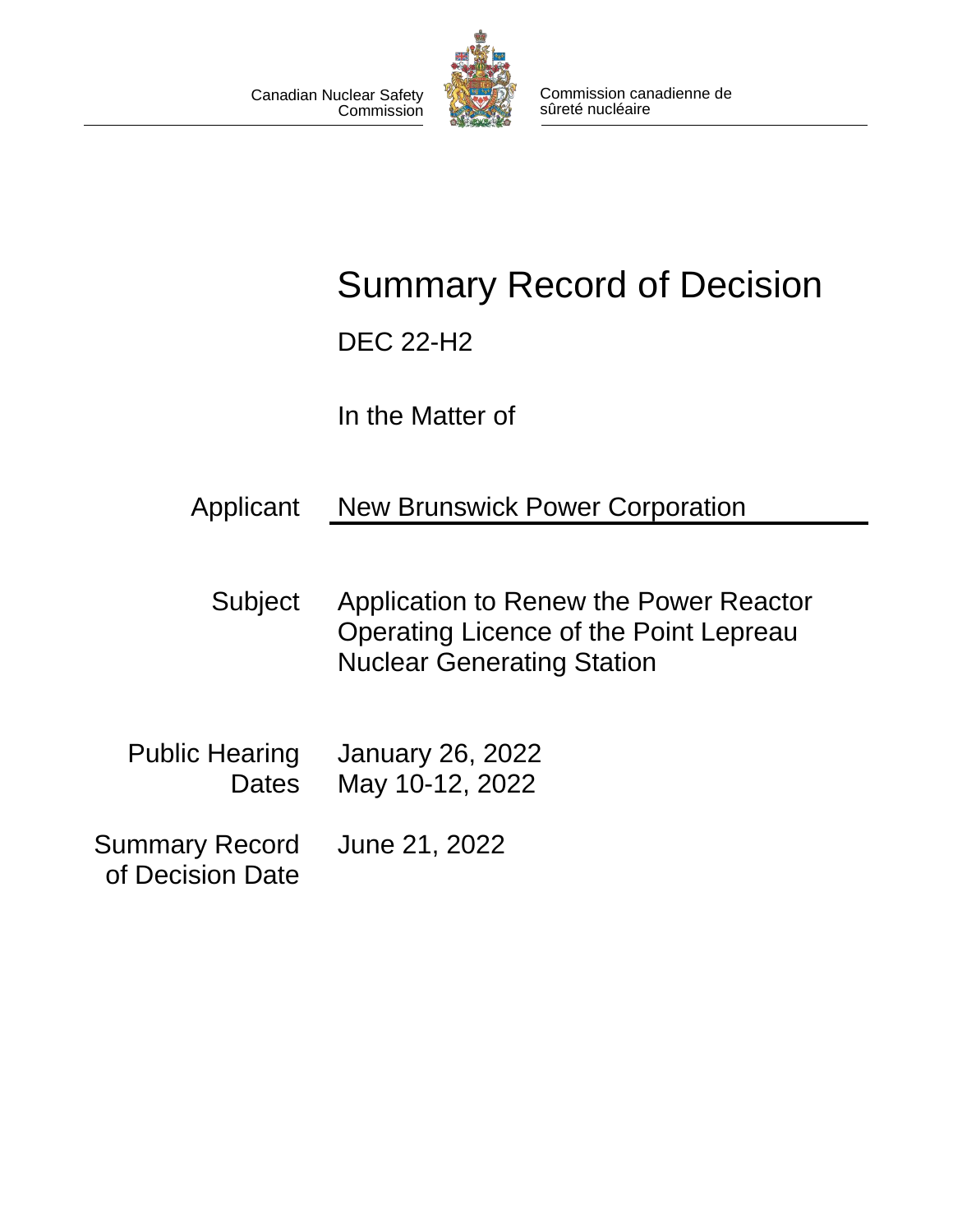## **SUMMARY RECORD OF DECISION – DEC 22-H2**

| Applicant:                         | New Brunswick Power Corporation                                                                             |
|------------------------------------|-------------------------------------------------------------------------------------------------------------|
| Address/Location:                  | 515 King Street<br>Fredericton, NB E3B 4X1                                                                  |
| Purpose:                           | Application to Renew the Power Reactor Operating Licence of the<br>Point Lepreau Nuclear Generating Station |
| Application received:              | June 30, 2021                                                                                               |
| Dates of public hearing:           | January 26, 2022 (Part 1)<br>May 10-12, 2022 (Part 2)                                                       |
| Location:                          | Part 1: Virtual Hearing                                                                                     |
|                                    | Part 2: Delta Hotel Saint John, Ballrooms A & B<br>39 King Street<br>Saint John, NB E2L 4W3                 |
| Members present:                   | R. Velshi, President<br>T. Berube<br>S. Demeter<br>R. Kahgee                                                |
| Registrar:<br>Recording Secretary: | D. Saumure<br>D. MacDonald                                                                                  |
| Senior General Counsel:            | L. Thiele                                                                                                   |

|             | <b>Applicant Represented By</b>                | <b>Document</b><br><b>Number</b> |
|-------------|------------------------------------------------|----------------------------------|
| M. Power    | <b>Site Vice President</b>                     |                                  |
| J. Nouwens  | Director, Regulatory & External Affairs        |                                  |
| P. Michaud  | Manager, Strategic Engineering                 |                                  |
| K. Duguay   | Manager, Community Affairs and Nuclear         | CMD 22-H2.1                      |
|             | <b>Regulatory Protocol</b>                     | CMD 22-H2.1A                     |
| J, Lennox   | Director, Engineering & Chief Nuclear Engineer | CMD 22-H2.1B                     |
| D. Mullin   | Senior Technical Advisor                       |                                  |
| J. Allen    | Senior Health Physicist                        |                                  |
| N. Reicker  | Manager, Regulatory Affairs & Emergency        |                                  |
|             | Preparedness                                   |                                  |
| A. McGathey | <b>Environmental Technical Specialist</b>      |                                  |
| H. Thompson | <b>Computer Design Supervisor</b>              |                                  |
| J. Perley   | <b>First Nations Affairs</b>                   |                                  |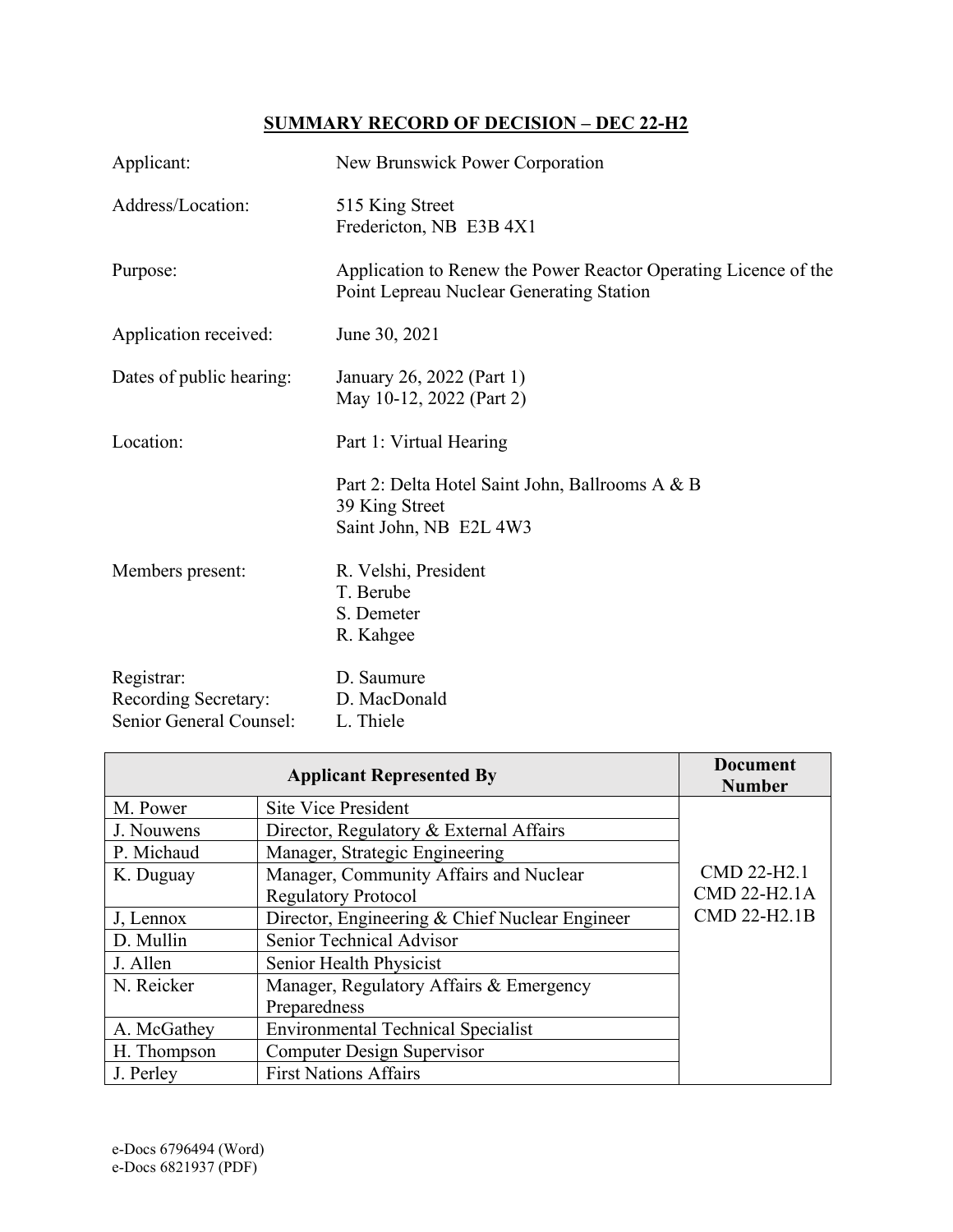| A. Paul                                                 | First Nations Specialist and Community Liaison                  |                                  |
|---------------------------------------------------------|-----------------------------------------------------------------|----------------------------------|
| K. Ward<br>Director, Continuous Improvement & Emergency |                                                                 |                                  |
|                                                         | <b>Services</b>                                                 |                                  |
| <b>CNSC</b> staff                                       |                                                                 | <b>Document</b><br><b>Number</b> |
| R. Jammal                                               | <b>Executive Vice-President and Chief Regulatory</b>            |                                  |
|                                                         | Operations Officer, Executive Vice-President's Office           |                                  |
| A. Viktorov                                             | Director General, Directorate of Power Reactor                  |                                  |
|                                                         | <b>Regulation (DPRR)</b>                                        |                                  |
| A. Bulkan                                               | Director, Gentilly-2/Point Lepreau Regulatory                   |                                  |
|                                                         | Program Division, DPRR                                          | <b>CMD 22-H2</b>                 |
| P. Collins                                              | Senior Regulatory Program Officer, Gentilly-2/Point             | <b>CMD 22-H2.A</b>               |
|                                                         | Lepreau Regulatory Program Division, DPRR                       |                                  |
| S. Gyepi-Garbrah                                        | Senior Regulatory Program Officer, Gentilly-2/Point             |                                  |
|                                                         | Lepreau Regulatory Program Division, DPRR                       |                                  |
| H. Davis                                                | Power Reactor Site Office Supervisor, Gentilly-                 |                                  |
|                                                         | 2/Point Lepreau Regulatory Program Division, DPRR               |                                  |
| N. Greencorn                                            | Director, Wastes and Decommissioning Division,<br><b>DNCFR</b>  |                                  |
| A. Levine                                               | Team Leader, Indigenous Consultation and                        |                                  |
|                                                         | Participant Funding, Indigenous and Stakeholder                 |                                  |
|                                                         | <b>Relations Division, SPD</b>                                  |                                  |
| K. Sauvé                                                | Director, Health Sciences and Environmental                     |                                  |
|                                                         | <b>Compliance Division, DERPA</b>                               |                                  |
| P. Elder                                                | Vice-President and Chief Science Officer, Vice-                 |                                  |
|                                                         | President's Office, TSB                                         |                                  |
| T. Nitheanandan                                         | Director, Reactor Behaviour Division, DAA                       |                                  |
| A. Éthier                                               | Environmental Risk Assessment Specialist,                       |                                  |
|                                                         | Environmental Risk Assessment Division, DERPA                   |                                  |
| D. Moroz                                                | Director, Emergency Management Programs                         |                                  |
|                                                         | Division, DSS                                                   |                                  |
| D. Wallace                                              | Licensee Emergency Programs Officer, Emergency                  |                                  |
|                                                         | Management Programs Division, DSS                               |                                  |
| S. Watt                                                 | Senior Project Officer, Wastes and Decommissioning              |                                  |
|                                                         | Division, DNCFR                                                 |                                  |
| K. Randhawa                                             | Radiation and Health Sciences Officer, Health                   |                                  |
|                                                         | Sciences and Environmental Compliance Division,<br><b>DERPA</b> |                                  |
| M. Gerrish                                              | Senior Communications Advisor, Corporate and                    |                                  |
|                                                         | <b>Regulatory Communications Division, SCD</b>                  |                                  |
| J. Sigetich                                             | Director, Systems Engineering Division, DAA                     |                                  |
| M. Shawkat                                              | Technical Specialist, Reactor Behaviour Division,               |                                  |
|                                                         | <b>DAA</b>                                                      |                                  |
| W. Grant                                                | Technical Specialist, Reactor Physics and                       |                                  |
|                                                         | Thermalhydraulics Division, DAA                                 |                                  |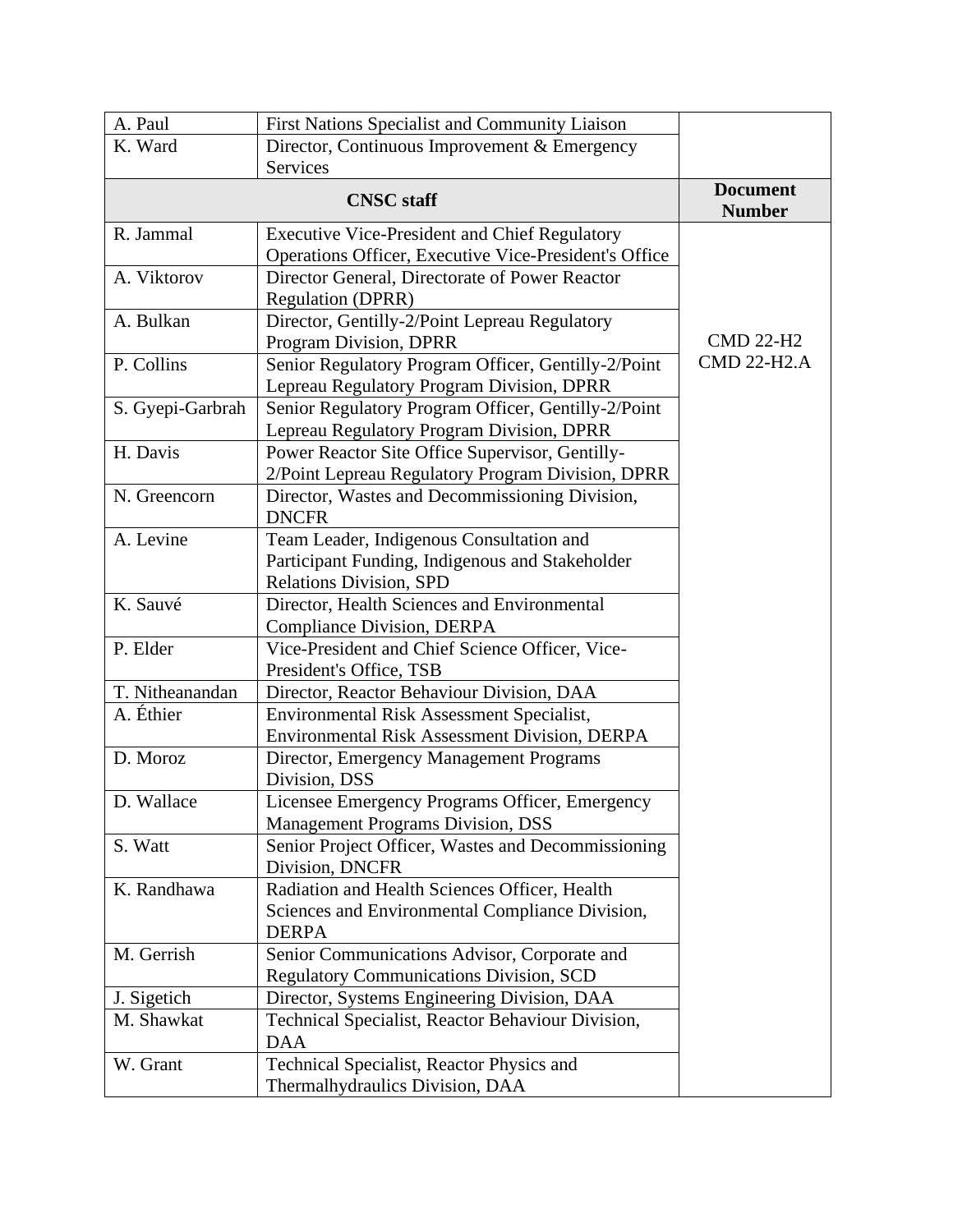| N. Gadbois                                                   | Radiation Protection Specialist, Radiation Protection         |  |
|--------------------------------------------------------------|---------------------------------------------------------------|--|
|                                                              | Division, DERPA                                               |  |
| N. Sadek                                                     | Technical Specialist, Reactor Physics and                     |  |
|                                                              | Thermalhydraulics Division, DAA                               |  |
| M. Fabian-                                                   | Director, Environmental Risk Assessment Division,             |  |
| Mendoza                                                      | <b>DERPA</b>                                                  |  |
| S. Lei                                                       | Geoscience Technical Specialist, Environmental Risk           |  |
|                                                              | <b>Assessment Division, DERPA</b>                             |  |
| S. Langille                                                  | Technical Specialist, Operational Engineering                 |  |
|                                                              | <b>Assessment Division, DAA</b>                               |  |
| J, Burta                                                     | Regulatory Program Director, Darlington Regulatory            |  |
|                                                              | Program Division, DPRR                                        |  |
| S. Gyepi-Garbrah                                             | Technical Specialist, Reactor Behaviour Division,             |  |
|                                                              | <b>DAA</b>                                                    |  |
| G. Stoyanov                                                  | Director, Engineering Design Assessment Division,             |  |
|                                                              | <b>DAA</b>                                                    |  |
|                                                              | <b>Intervenors</b>                                            |  |
| See appendix A                                               |                                                               |  |
|                                                              | <b>Other Government Representatives</b>                       |  |
|                                                              | Department of Fisheries and Oceans: B. Hulbert and A. LeBlanc |  |
| Natural Resources Canada: J. Adams                           |                                                               |  |
| <b>First Nation Affairs: A. Paul</b>                         |                                                               |  |
| Nuclear Waste Management Organization: C. Boyle<br>$\bullet$ |                                                               |  |
| NB Health: K. Barker                                         |                                                               |  |

- New Brunswick Emergency Measures Organization: R. Shepard and G. MacCullum
- Environment and Climate Change Canada: N. Ali and D. Kim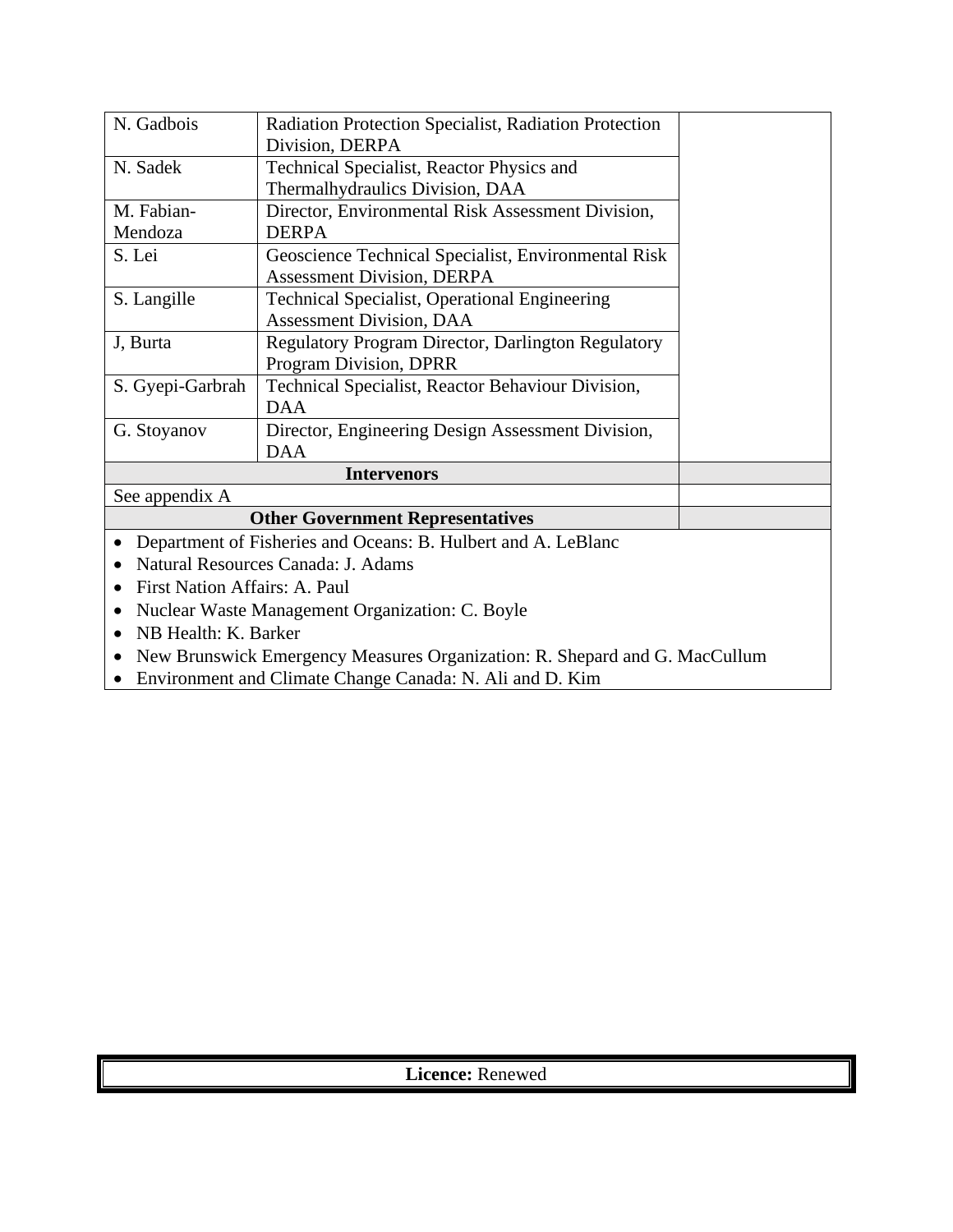## **Table of Contents**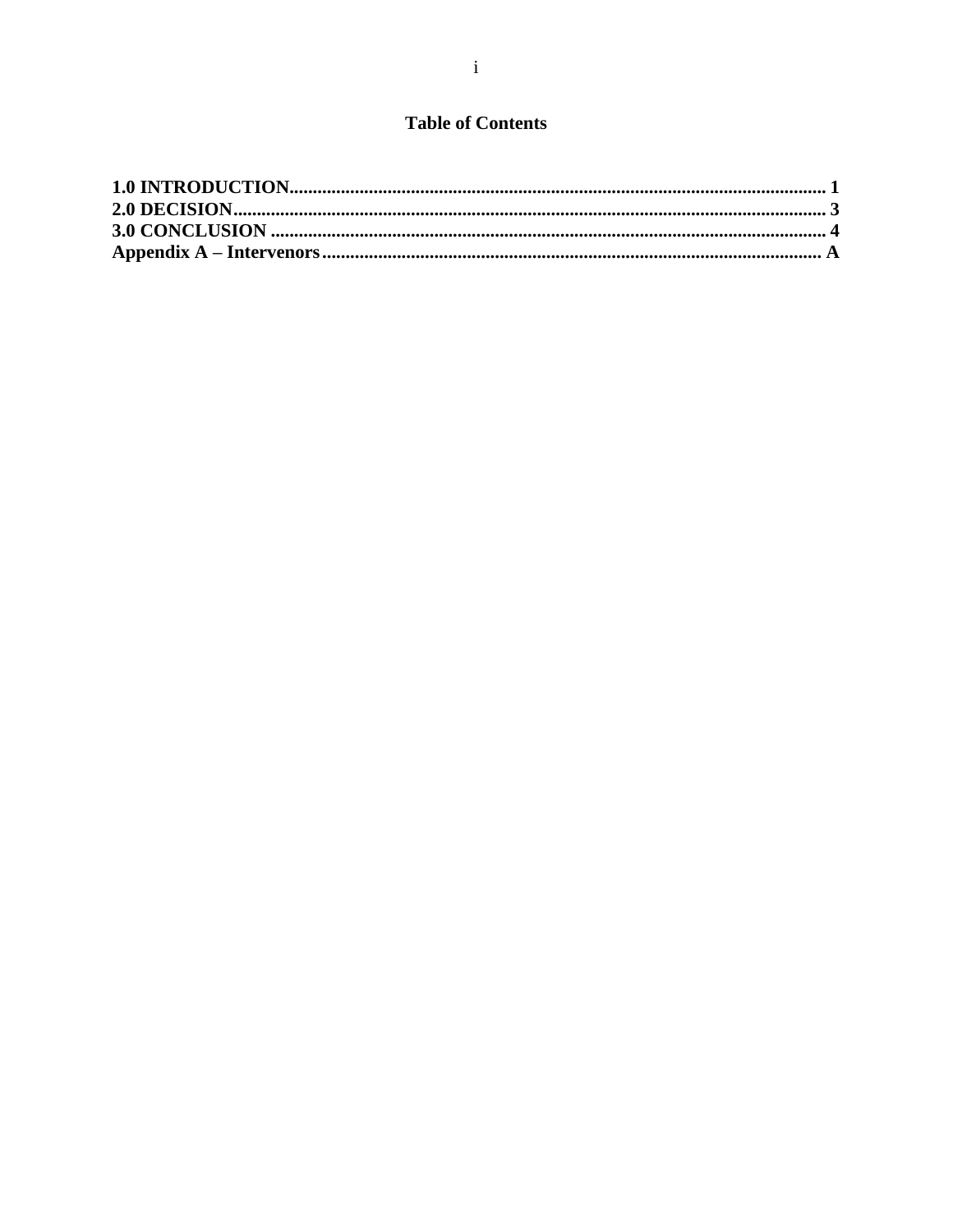#### <span id="page-5-0"></span>**1.0 INTRODUCTION**

- 1. New Brunswick Power Corporation (NB Power) has applied to the Canadian Nuclear Safety Commission<sup>1</sup> for the renewal of the Power Reactor Operating Licence (PROL) for its [Point Lepreau Nuclear Generating Station](https://nuclearsafety.gc.ca/eng/reactors/power-plants/nuclear-facilities/point-lepreau-nuclear-generating-station/index.cfm) (PLNGS) located in Lepreau, New Brunswick (NB), and on the territory covered by the Peace and Friendship Treaties with the Maliseet, Passamaquoddy and Mi'gmaq peoples. NB Power requested a renewal of the licence for a period of 25 years. The current licence, PROL 17.01/2022, expires on June 30, 2022.
- 2. The PLNGS site consists of a single 705-megawatt electric (MWe) Canada Deuterium Uranium-6 (CANDU-6) pressurized heavy water reactor and the Solid Radioactive Waste Management Facility (SRWMF). The SRWMF is used for the storage of radioactive waste, including used fuel, which is produced at the PLNGS site. NB Power holds a single licence for all activities at the PLNGS site, including the possession of nuclear substances and prescribed equipment. The reactor at the PLNGS began commercial operations in 1983 and was returned to commercial operation in 2012 following the completion of reactor refurbishment.
- 3. This *Summary Record of Decision* reflects the substance of the Commission's decision with respect to the licence renewal of NB Power's PLNGS. It is issued now, in light of the pending expiry of the current licence on June 30, 2022. The detailed reasons for the Commission's decision and its assessment of all submissions made on the application will be provided in a detailed *Record of Decision*, to be published at a later date.

#### Issues

- 4. The Commission is required to determine whether and what requirements the *[Impact](https://laws.justice.gc.ca/eng/acts/I-2.75/FullText.html)*  [Assessment Act](https://laws.justice.gc.ca/eng/acts/I-2.75/FullText.html)<sup>2</sup> (IAA) imposes in relation to the activities sought to be authorized in NB Power's application to renew the licence for the PLNGS. Satisfying any such requirements can be a prerequisite to licensing.
- 5. Pursuant to paragraph 24(4)(a) and (b) of the *[Nuclear Safety and Control Act](http://laws-lois.justice.gc.ca/eng/acts/N-28.3/index.html)*<sup>3</sup> (NSCA), the Commission must be satisfied that:
	- a) NB Power is qualified to carry on the activity that the licence would authorize; and
	- b) in carrying on that activity, NB Power would make adequate provision for the protection of the environment, the health and safety of persons and the maintenance of national security and measures required to implement international obligations to which Canada has agreed.

<sup>&</sup>lt;sup>1</sup> The *Canadian Nuclear Safety Commission* is referred to as the "CNSC" when referring to the organization and its staff in general, and as the "Commission" when referring to the tribunal component.

 $2$  S.C. 2019, c. 28, s. 1

<sup>&</sup>lt;sup>3</sup> S.C. 1997, c. 9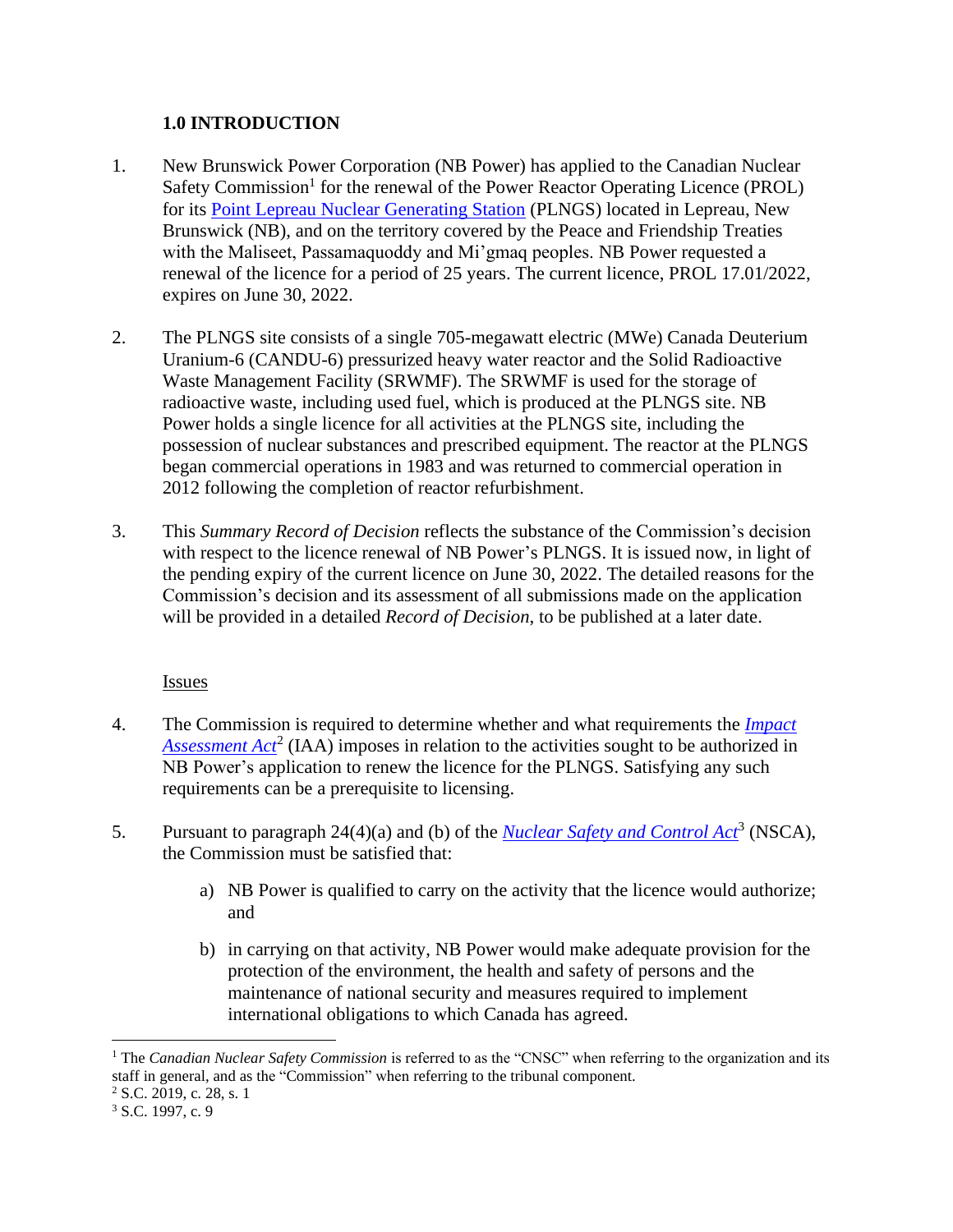6. As an agent of the Crown, the Commission recognizes its role in fulfilling the Crown's constitutional obligations, along with advancing reconciliation with Canada's Indigenous peoples. The Commission's responsibilities include the duty to consult and, where appropriate, accommodate Indigenous interests where the Crown contemplates conduct which may adversely impact potential or established Indigenous or treaty rights<sup>4</sup>. As such, the Commission must determine what engagement and consultation steps and accommodation measures are called for, respecting Indigenous interests.

#### Public Hearing

- 7. On August 17, 2021, the Commission published a [Notice of Public Hearing and](https://nuclearsafety.gc.ca/eng/the-commission/pdf/Notice-PublicHearingPFP-NBPower-22-H2-e.pdf)  [Participant Funding](https://nuclearsafety.gc.ca/eng/the-commission/pdf/Notice-PublicHearingPFP-NBPower-22-H2-e.pdf) for this matter, which invited requests to intervene by March 28, 2022. The Commission subsequently published two revised notices. The first, on [October 13, 2021,](https://nuclearsafety.gc.ca/eng/the-commission/pdf/NoticeRevision1-PublicHearingPFP-NBPower-22-H2-e.pdf) rescheduled Part 2 of the hearing to the following week. The second, on [April 7, 2022,](https://nuclearsafety.gc.ca/eng/the-commission/pdf/NoticeRevision2-PublicHearingPFP-NBPower-22-H2-e.pdf) added an additional day to Part 2 of the hearing and provided updated information on the hearing venue.
- 8. Pursuant to section 22 of the NSCA, the President of the Commission established a Panel of the Commission over which she would preside, including Commission members Dr. Timothy Berube, Dr. Sandor Demeter, and Mr. Randall Kahgee. The Commission, in making its decision, considered information presented for a two-part public hearing held virtually on January 26, 2022, and from May 10 to 12, 2022, in Saint John, New Brunswick. The public hearing was conducted in accordance with the **[Canadian Nuclear Safety Commission Rules of Procedure](https://laws.justice.gc.ca/eng/regulations/sor-2000-211/page-1.html)<sup>5</sup> (the Rules). During the** public hearing, the Commission considered written submissions and heard oral presentations from NB Power [\(CMD 22-H2.1,](https://www.nuclearsafety.gc.ca/eng/the-commission/hearings/cmd/pdf/CMD22/CMD22-H2-1.pdf) [CMD 22-H2.1A,](https://www.nuclearsafety.gc.ca/eng/the-commission/hearings/cmd/pdf/CMD22/CMD22-H2-1A.pdf) [CMD 22-H2.1B\)](https://www.nuclearsafety.gc.ca/eng/the-commission/hearings/cmd/pdf/CMD22/CMD22-H2-1B.pdf) and CNSC staff [\(CMD 22-H2,](https://www.nuclearsafety.gc.ca/eng/the-commission/hearings/cmd/pdf/CMD22/CMD22-H2.pdf) [CMD 22-H2.A,](https://www.nuclearsafety.gc.ca/eng/the-commission/hearings/cmd/pdf/CMD22/CMD22-H2.A.pdf) [CMD 22-H2.B,](https://www.nuclearsafety.gc.ca/eng/the-commission/hearings/cmd/pdf/CMD22/CMD22-H2-B.pdf) and [CMD 22-H2.C\)](https://www.nuclearsafety.gc.ca/eng/the-commission/hearings/cmd/pdf/CMD22/CMD22-H2-C.pdf). The Commission also considered oral and written submissions from 243 intervenors (see Appendix A for a list of interventions). The hearing was webcast live via the CNSC website, and [video archives](http://www.nuclearsafety.gc.ca/eng/the-commission/webcasts/archived/index.cfm) are available on the CNSC's website.

#### Participant Funding Program

9. Pursuant to paragraph 21(1)(b.1) of the NSCA, the Commission has established a [Participant Funding Program](http://nuclearsafety.gc.ca/eng/the-commission/participant-funding-program/opportunities/index.cfm) (PFP) to facilitate the participation of Indigenous Nations and communities, members of the public and stakeholders in Commission proceedings. In [August 2021,](http://nuclearsafety.gc.ca/eng/the-commission/participant-funding-program/opportunities/pfp-nb-power-application-renew-point-lepreau-nuclear-generating-station-licence.cfm) up to \$100,000 in funding was made available through the CNSC's PFP to review NB Power's licence renewal application and associated documents, and to provide the Commission with value-added information through topic-specific interventions. A Funding Review Committee (FRC), independent of the CNSC, reviewed the funding applications received and made recommendations on the

<sup>4</sup> *Haida Nation v. British Columbia (Minister of Forests),* 2004 SCC 73; Taku River Tlingit First Nation v. British Columbia (Project Assessment Director), 2004 SCC 74

<sup>5</sup> Statutory Orders and Regulations (SOR)/2000-211.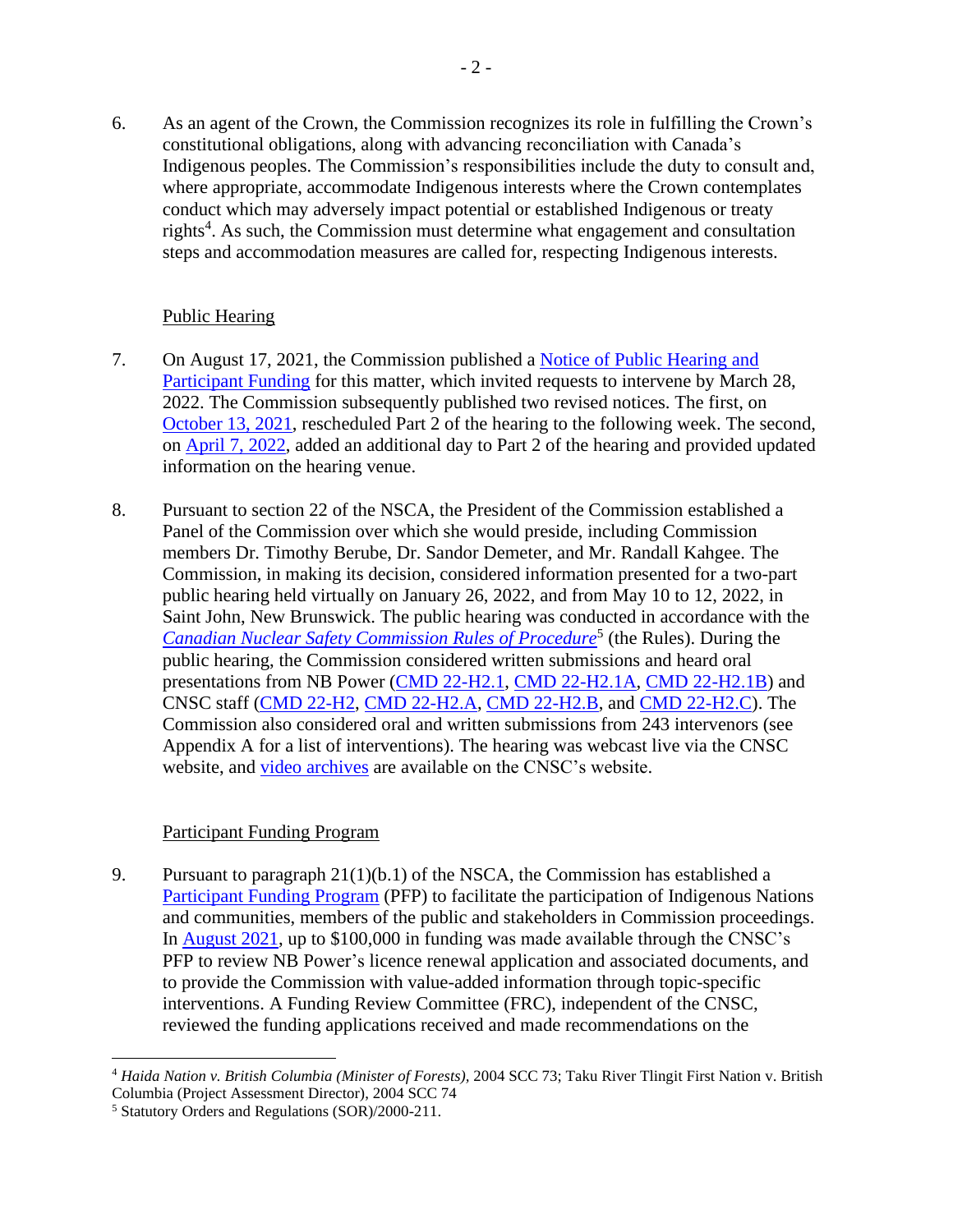allocation of funds. Based on the recommendations from the FRC, the CNSC awarded a total of [up to \\$176,741.98](http://nuclearsafety.gc.ca/eng/the-commission/participant-funding-program/opportunities/pfp-nb-power-renew-point-lepreau-nuclear-generating-station-licence.cfm) to 7 applicants.

- Dr. Helmy Ragheb up to  $$1,500$
- Gordon Dalzell up to  $$1,500$
- Passamaquoddy Recognition Group Inc. up to \$45,522.50
- Kopit Lodge up to  $$24,255$
- Canadian Environmental Law Association up to \$20,630
- Wolastoqey Nation in New Brunswick up to  $$33,701.16^6$
- Mi'gmawe'l Tplu'taqnn Incorporated up to \$49,633.32

#### <span id="page-7-0"></span>**2.0 DECISION**

- 10. Based on its consideration of this matter, the Commission is satisfied that:
	- no requirements under the IAA are imposed in relation to this matter;
	- the Commission's responsibility to uphold the honour of the Crown and its constitutional obligations with regard to engagement and consultation respecting Indigenous interests has been satisfied, while the Commission acknowledges that commitments made towards meaningful actions by the licensee and CNSC staff will serve to advance reconciliation;
	- NB Power is qualified to carry on the activity that the licence will authorize; and
	- NB Power, in carrying on these activities, will make adequate provision for the protection of the environment, the health and safety of persons and the maintenance of national security and measures required to implement international obligations to which Canada has agreed.

#### Therefore,

the Commission, pursuant to section 24 of the *Nuclear Safety and Control Act*, renews the Power Reactor Operating Licence issued to New Brunswick Power Corporation for its Point Lepreau Nuclear Generating Station located in Lepreau, New Brunswick. The renewed licence, PROL 22.00/2032, is valid from July 1, 2022, until June 30, 2032.

11. Regarding licence length, the Commission acknowledges the strong public interest in this hearing and the importance of providing regular opportunities for members of the public and Indigenous Nations and communities to voice their perspectives and concerns directly to the decision maker. Therefore, the Commission finds that a 10-year licence, with a comprehensive update to the Commission at the mid-point of the licence term, is appropriate at this time.

<sup>6</sup> The Wolastoqey Nation in New Brunswick was unable to provide the CNSC with an intervention for this hearing.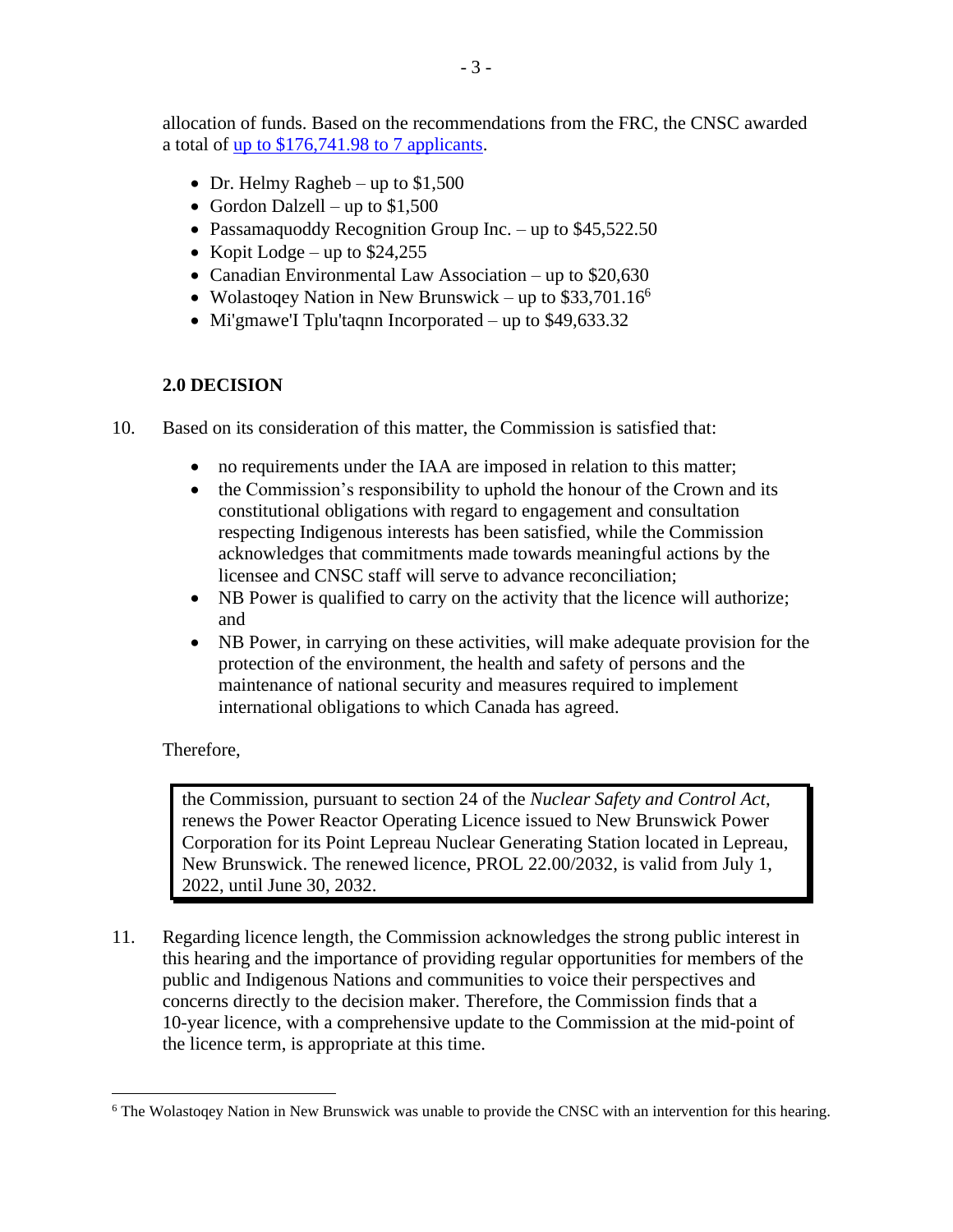- 12. The Commission includes in the licence the conditions as recommended by CNSC staff in CMD 22-H2. The Commission also delegates authority for the purposes of licence conditions 3.2 and 15.2, as recommended by CNSC staff.
- 13. With this decision, the Commission directs CNSC staff to report on the performance of NB Power and the PLNGS, as part of the periodic *Regulatory Oversight Report for Canadian Nuclear Power Generating Sites*. CNSC staff shall present this report at a public proceeding of the Commission. The Commission also directs CNSC staff to inform the Commission on an annual basis, as part of the *Regulatory Oversight Report*, of any changes made to the Licence Conditions Handbook (LCH). The Commission notes that CNSC staff can bring any matter to the Commission as applicable.
- 14. The Commission directs that NB Power and CNSC staff shall each present a comprehensive update on the licenced activities at the PLNGS to the Commission at the mid-point of the licence term, and no later than 2027. This update shall be presented at a meeting conducted in the community in proximity to the PLNGS and shall allow for the participation, both orally and in writing, of members of the public and Indigenous Nations and communities. This update shall consider the performance of NB Power during the licence term across all Safety and Control Areas (SCAs), consolidate relevant information from periodic *Regulatory Oversite Reports*, and provide a status update on other matters of regulatory importance. Additionally, the Commission expects NB Power and CNSC staff to specifically demonstrate the progress of:
	- the conduct of Indigenous Knowledge (IK) studies, and incorporation of IK in PLNGS practises;
	- the formalization of engagement agreements with Indigenous Nations and communities and the advancement of reconciliation; and
	- work to reduce the PLNGS tritium source term.

## **3.0 CONCLUSION**

15. Details of the Commission's rationale, and its consideration of information submitted by NB Power in support of its licence renewal application, of CNSC staff assessments, and of interventions submitted in relation to this matter will be provided in a detailed *Record of Decision*, to be published at a later date.



Rumina Velshi Date President, Canadian Nuclear Safety Commission

June 21, 2022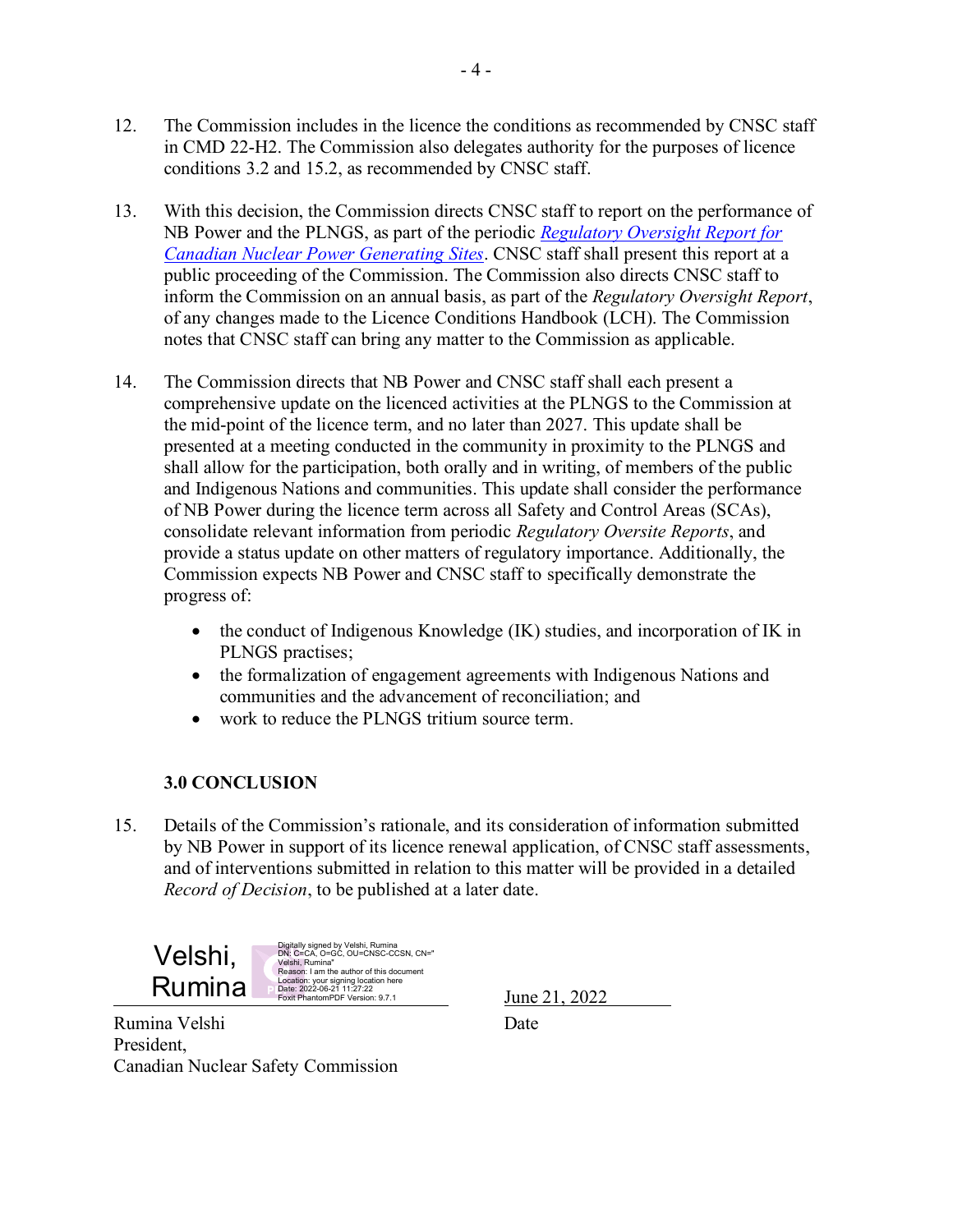## <span id="page-9-0"></span>**Appendix A – Intervenors**

| <b>Intervenors - Oral Presentations</b>                | <b>Document Number</b> |
|--------------------------------------------------------|------------------------|
| <b>Westinghouse Electric Canada</b>                    | CMD 22-H2.2            |
| Margaret R. MacDonald                                  | CMD 22-H2.3            |
| Leap4wards                                             | CMD 22-H2.5            |
|                                                        | CMD 22-H2.112          |
| Saint John Naturalists' Club Inc.                      | CMD 22-H2.112A         |
| Helen Ward-Wakelin                                     | CMD 22-H2.114          |
| Town of St. George                                     | CMD 22-H2.121          |
|                                                        | CMD 22-H2.121A         |
| <b>Atlantica Centre for Energy</b>                     | CMD 22-H2.125          |
| Lorneville Mechanical Ltd                              | CMD 22-H2.132          |
| <b>PEACE-NB</b>                                        | CMD 22-H2.139          |
|                                                        | CMD 22-H2.139A         |
| <b>Narrative Research</b>                              | CMD 22-H2.142          |
|                                                        | CMD 22-H2.142A         |
| <b>Heather Chase</b>                                   | CMD 22-H2.143          |
| Joseph M. Valardo                                      | CMD 22-H2.144          |
| Keith Miller                                           | CMD 22-H2.147          |
| <b>Canadian Nuclear Association</b>                    | CMD 22-H2.148          |
| <b>Bruce Power</b>                                     | CMD 22-H2.149          |
| Organization of Canadian Nuclear Industries            | CMD 22-H2.150          |
| The Fundy North Fishermen's Association and Fundy Weir | CMD 22-H2.151          |
| Fisherman's Association Inc.                           | CMD 22-H2.151A         |
| Leah Belding                                           | CMD 22-H2.156          |
|                                                        | CMD 22-H2.161          |
| Paul Thompson                                          | CMD 22-H2.161A         |
| Jennifer Hannigan                                      | CMD 22-H2.171          |
|                                                        | CMD 22-H2.171A         |
| <b>Canadian Nuclear Society</b>                        | CMD 22-H2.175          |
| Helmy Ragheb                                           | CMD 22-H2.177          |
|                                                        | CMD 22-H2.177A         |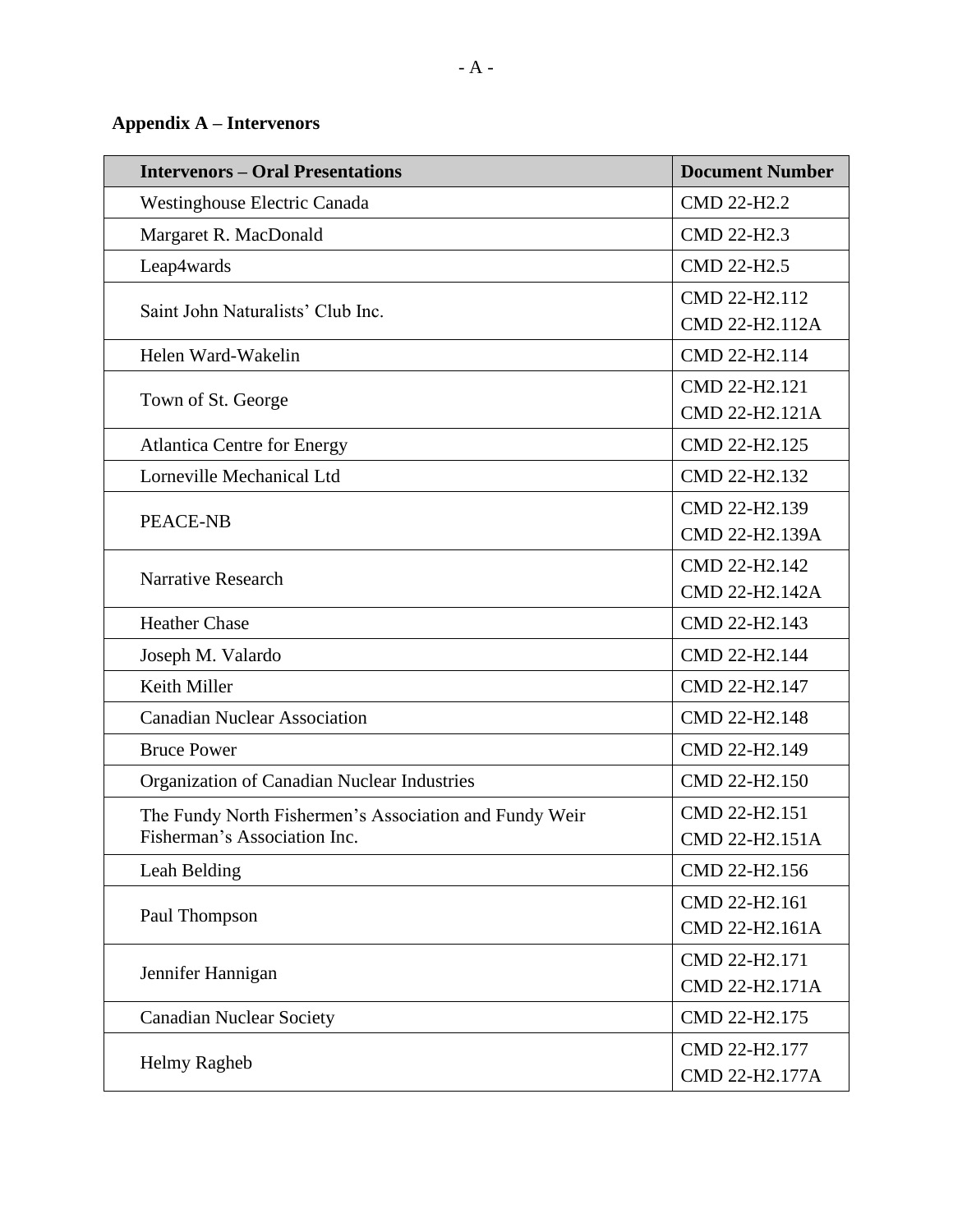| Canadian Nuclear Worker's Council                                                                                                   | CMD 22-H2.179                                     |
|-------------------------------------------------------------------------------------------------------------------------------------|---------------------------------------------------|
| <b>Generation Atomic</b>                                                                                                            | CMD 22-H2.183                                     |
| Kelly Newman                                                                                                                        | CMD 22-H2.186                                     |
| <b>CANDU Owners Group</b>                                                                                                           | CMD 22-H2.188                                     |
| Coalition for Responsible Energy Development in New Brunswick<br>(CRED-NB) and the Canadian Environmental Law Association<br>(CELA) | CMD 22-H2.194<br>CMD 22-H2.194A                   |
| Rural Action and Voices for the Environment                                                                                         | CMD 22-H2.197                                     |
| Ann McAllister                                                                                                                      | CMD 22-H2.198<br>CMD 22-H2.198A                   |
| The International Brotherhood of Electrical Workers (IBEW), Local<br>37                                                             | CMD 22-H2.209                                     |
| Musquash Volunteer Fire-Rescue Department                                                                                           | CMD 22-H2.212                                     |
| Saint John Region Chamber of Commerce                                                                                               | CMD 22-H2.213                                     |
| Sunny Corner Enterprises Inc.                                                                                                       | CMD 22-H2.214                                     |
| Fundy Bay Senior Citizen's Club Inc                                                                                                 | CMD 22-H2.215                                     |
| <b>NB Health Emergency Operations Center</b>                                                                                        | CMD 22-H2.217<br>CMD 22-H2.217A                   |
| <b>Center for Nuclear Energy Research</b>                                                                                           | CMD 22-H2.218                                     |
| Northwatch                                                                                                                          | CMD 22-H2.220<br>CMD 22-H2.220A                   |
| Geoff McCabe                                                                                                                        | CMD 22-H2.223                                     |
| <b>Canadian Coalition for Nuclear Responsibility</b>                                                                                | CMD 22-H2.228<br>CMD 22-H2.228A                   |
| NB Emergency Measures Organization                                                                                                  | CMD 22-H2.230<br>CMD 22-H2.230A<br>CMD 22-H2.230B |
| Mi'gmawe'l Tplu'taqnn Incorporated                                                                                                  | CMD 22-H2.234                                     |
| <b>Brilliant Energy Institute</b>                                                                                                   | CMD 22-H2.240                                     |
| Passamaquoddy Recognition Group Inc.                                                                                                | CMD 22-H2.244<br>CMD 22-H2.244A                   |

| <b>Intervenors – Written Submissions</b> | <b>Document Number</b> |
|------------------------------------------|------------------------|
| Alantra Leasing                          | CMD 22-H2.4            |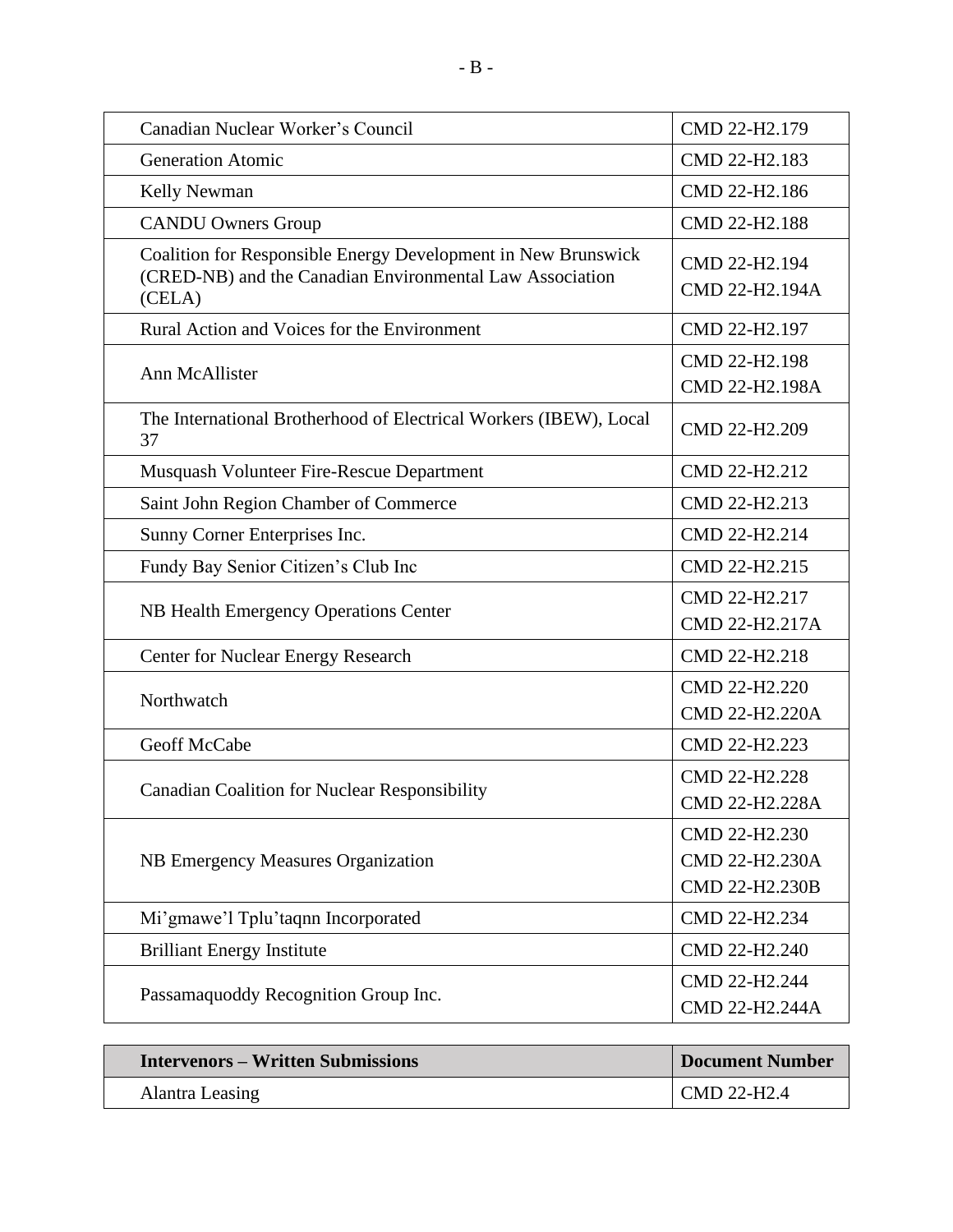| Mark Wilson               | CMD 22-H2.6  |
|---------------------------|--------------|
| The Town of Saint Andrews | CMD 22-H2.7  |
| <b>Jean Desrosiers</b>    | CMD 22-H2.8  |
| Kathleen Henderson        | CMD 22-H2.9  |
| Michael Greene            | CMD 22-H2.10 |
| Auréa Cormier             | CMD 22-H2.11 |
| Ryan Hillier              | CMD 22-H2.12 |
| <b>Elaine Hughes</b>      | CMD 22-H2.13 |
| MaryAnne MacKeigan        | CMD 22-H2.14 |
| Amy Floyd                 | CMD 22-H2.15 |
| <b>Heather Reed</b>       | CMD 22-H2.16 |
| Sandi McKessock           | CMD 22-H2.17 |
| Dawn Mockler              | CMD 22-H2.18 |
| Thomas G. McAlister       | CMD 22-H2.19 |
| Celina King               | CMD 22-H2.20 |
| <b>Heather Cronk</b>      | CMD 22-H2.21 |
| Raven Cameron             | CMD 22-H2.22 |
| EOS Eco-Energy Inc.       | CMD 22-H2.23 |
| Jason Robichaud           | CMD 22-H2.24 |
| Marion Taylor             | CMD 22-H2.25 |
| Rita Crosbie              | CMD 22-H2.26 |
| Victoria Marcott          | CMD 22-H2.27 |
| Mary Hatt                 | CMD 22-H2.28 |
| Kelly Fitzpatrick         | CMD 22-H2.29 |
| <b>Charlon Dorey</b>      | CMD 22-H2.30 |
| <b>Allison MacKenzie</b>  | CMD 22-H2.31 |
| <b>Evelyn Gigantes</b>    | CMD 22-H2.32 |
| Lauren Brady              | CMD 22-H2.33 |
| Crysta-Lea Lane           | CMD 22-H2.34 |
| <b>Steven Dennis</b>      | CMD 22-H2.35 |
| Cathie McElman            | CMD 22-H2.36 |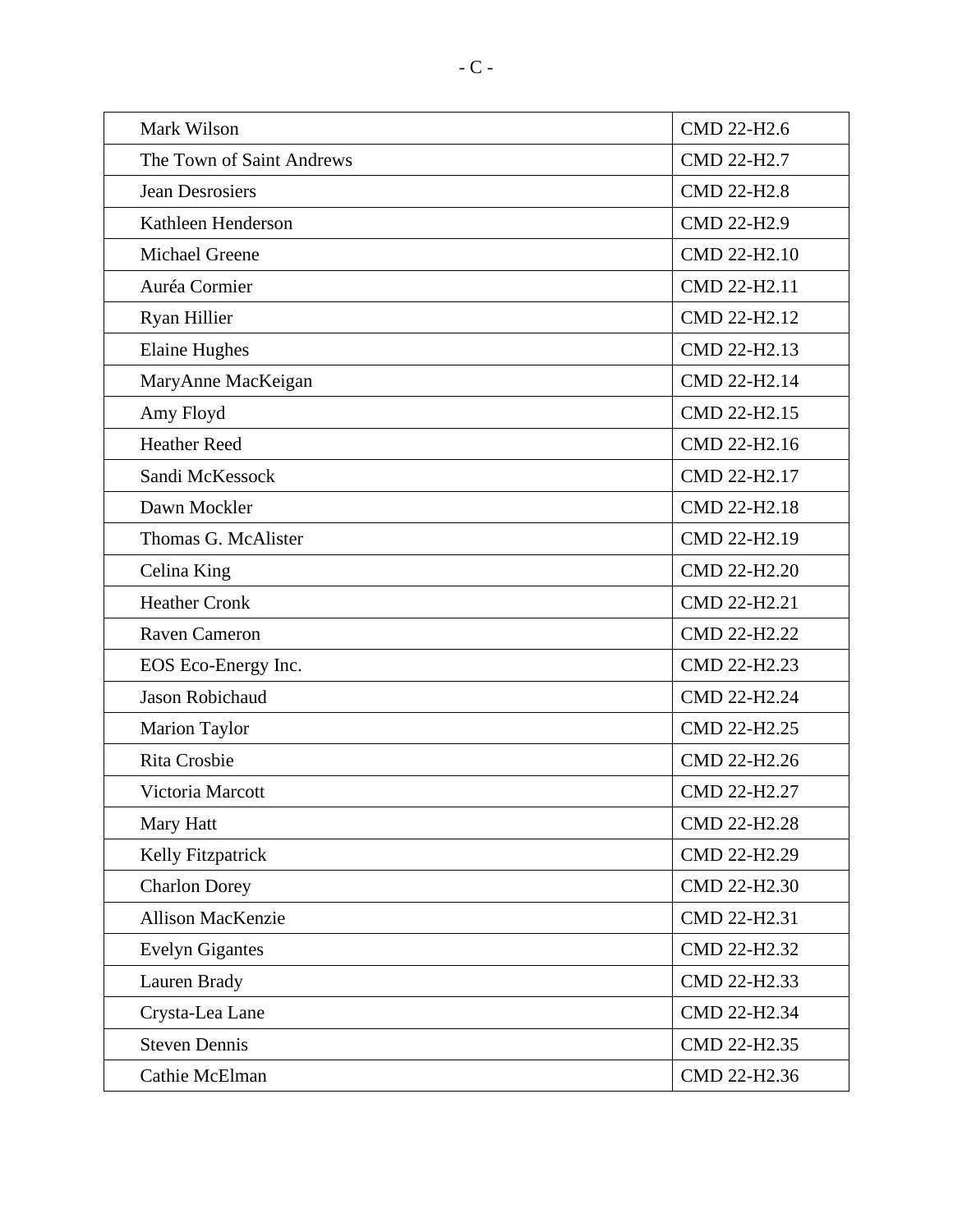| Paige Wilson                     | CMD 22-H2.37 |
|----------------------------------|--------------|
| Julia Hansen                     | CMD 22-H2.38 |
| Maritime Electric                | CMD 22-H2.39 |
| <b>Noelle Mitton</b>             | CMD 22-H2.40 |
| Stephen Mahler                   | CMD 22-H2.41 |
| Alexandra DeCarlo-Graves         | CMD 22-H2.42 |
| David Cannon                     | CMD 22-H2.43 |
| Lauren Clark                     | CMD 22-H2.44 |
| Page Murphy                      | CMD 22-H2.45 |
| Mindy Swinemar                   | CMD 22-H2.46 |
| Karen Heinemann                  | CMD 22-H2.47 |
| Melissa Estrada                  | CMD 22-H2.48 |
| Anne-Marie Séguin                | CMD 22-H2.49 |
| Sarah Boyer and the Boyer family | CMD 22-H2.50 |
| <b>Helen Chenell</b>             | CMD 22-H2.51 |
| Valerie Sherrard                 | CMD 22-H2.52 |
| Roma De Robertis                 | CMD 22-H2.53 |
| LED Roadway Lighting Ltd         | CMD 22-H2.54 |
| Emma Donovan                     | CMD 22-H2.55 |
| <b>Hayley Clarke</b>             | CMD 22-H2.56 |
| Sandra Fowler                    | CMD 22-H2.57 |
| <b>Brittany Carmichael</b>       | CMD 22-H2.58 |
| Vaughn Barnett                   | CMD 22-H2.59 |
| Benjamin Fortier                 | CMD 22-H2.60 |
| Jena Hudson                      | CMD 22-H2.61 |
| Annika Nicholson                 | CMD 22-H2.62 |
| Paul Bragdon                     | CMD 22-H2.63 |
| Alex Good                        | CMD 22-H2.64 |
| Maïna Béland-Rahm                | CMD 22-H2.65 |
| Terry Forsyth                    | CMD 22-H2.66 |
| Marley Nickerson                 | CMD 22-H2.67 |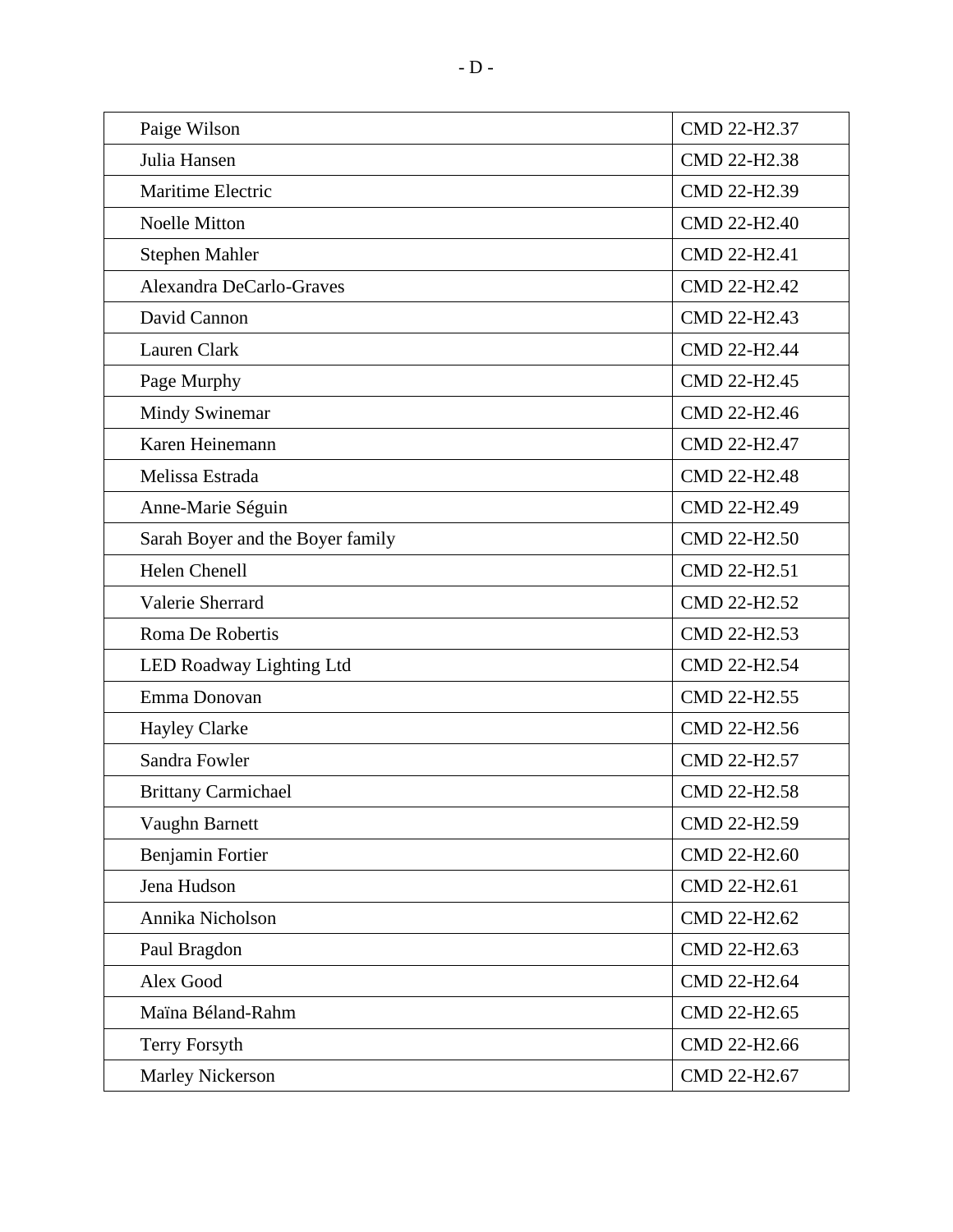| <b>Annabelle Fournier</b>                                                           | CMD 22-H2.68  |
|-------------------------------------------------------------------------------------|---------------|
| Rural Community of Campobello Island                                                | CMD 22-H2.69  |
| René Legacy, Member of the Legislative Assembly, Bathurst West-<br><b>Beresford</b> | CMD 22-H2.70  |
| Dennis Eickmeier                                                                    | CMD 22-H2.71  |
| Maureen Fowler                                                                      | CMD 22-H2.72  |
| Julie Cormier                                                                       | CMD 22-H2.73  |
| Council of Canadians Fredericton Chapter                                            | CMD 22-H2.74  |
| Vivian Unger                                                                        | CMD 22-H2.75  |
| The Town of Grand Bay-Westfield                                                     | CMD 22-H2.76  |
| Misti Campbell                                                                      | CMD 22-H2.77  |
| <b>Helen Forsey</b>                                                                 | CMD 22-H2.78  |
| Linda Dornan                                                                        | CMD 22-H2.79  |
| Ross McKean                                                                         | CMD 22-H2.80  |
| Olivia Chisholm                                                                     | CMD 22-H2.81  |
| <b>Josh Shaddick</b>                                                                | CMD 22-H2.82  |
| Ed MacAulay                                                                         | CMD 22-H2.83  |
| William A. MacCallum                                                                | CMD 22-H2.84. |
| Pat Poole                                                                           | CMD 22-H2.85  |
| Danielle Saulnier                                                                   | CMD 22-H2.86  |
| Craig Robinson                                                                      | CMD 22-H2.87  |
| the Town of Riverview                                                               | CMD 22-H2.88  |
| <b>Elizabeth Lee</b>                                                                | CMD 22-H2.89  |
| Geraldine Vautour                                                                   | CMD 22-H2.90  |
| Daniel Becker                                                                       | CMD 22-H2.91  |
| <b>Becky Johnson</b>                                                                | CMD 22-H2.92  |
| Gail Delano                                                                         | CMD 22-H2.93  |
| Krista M. Bietz-Bielecki                                                            | CMD 22-H2.94  |
| Robyn Guptill                                                                       | CMD 22-H2.95  |
| Joan Green                                                                          | CMD 22-H2.96  |
| <b>Karen Daley</b>                                                                  | CMD 22-H2.97  |
| Faye Arbou                                                                          | CMD 22-H2.98  |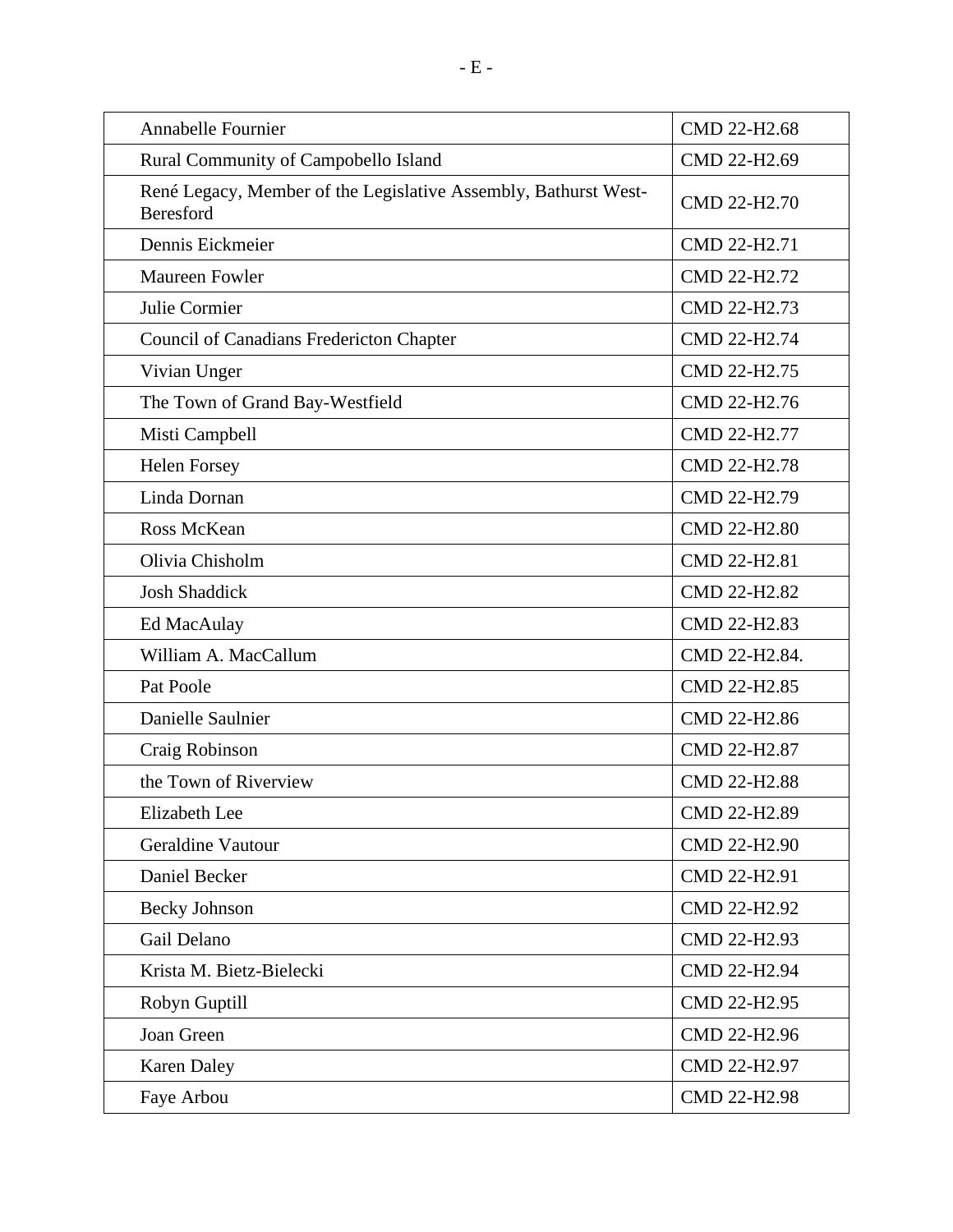| John Williamson, MP, New Brunswick Southwest    | CMD 22-H2.99  |
|-------------------------------------------------|---------------|
| Village of Belledune                            | CMD 22-H2.100 |
| Penny Kollar                                    | CMD 22-H2.101 |
| <b>Mike Farrell</b>                             | CMD 22-H2.102 |
| <b>Christian Boudreau</b>                       | CMD 22-H2.103 |
| The Council of Canadians, Avalon Chapter        | CMD 22-H2.104 |
| David J. Beaudin                                | CMD 22-H2.105 |
| Catherine Gillespie                             | CMD 22-H2.106 |
| Paula Tippett                                   | CMD 22-H2.107 |
| Mark Collrin                                    | CMD 22-H2.108 |
| the Canadians for Nuclear Energy                | CMD 22-H2.109 |
| Mark LeBlanc                                    | CMD 22-H2.110 |
| <b>Lanaye Dempsey</b>                           | CMD 22-H2.111 |
| <b>Donald Arseneault</b>                        | CMD 22-H2.113 |
| Karla D. Robinson                               | CMD 22-H2.115 |
| Daniel Serre                                    | CMD 22-H2.116 |
| <b>Lawrence Furlotte</b>                        | CMD 22-H2.117 |
| Justin Legacy                                   | CMD 22-H2.118 |
| <b>Helen Carter</b>                             | CMD 22-H2.119 |
| the Town of Quispamsis                          | CMD 22-H2.120 |
| Roberto Montebelli                              | CMD 22-H2.122 |
| <b>Christopher Corey</b>                        | CMD 22-H2.123 |
| Robert Thompson                                 | CMD 22-H2.124 |
| Denise Maillet                                  | CMD 22-H2.126 |
| Priscilla Trecartin                             | CMD 22-H2.127 |
| Deborah E. Velux                                | CMD 22-H2.128 |
| <b>Sustainable Energy Group Carleton County</b> | CMD 22-H2.129 |
| Aline Michaud                                   | CMD 22-H2.130 |
| Tatiana Dedam                                   | CMD 22-H2.131 |
| Aarika Allen                                    | CMD 22-H2.133 |
| Tanya MacBean                                   | CMD 22-H2.134 |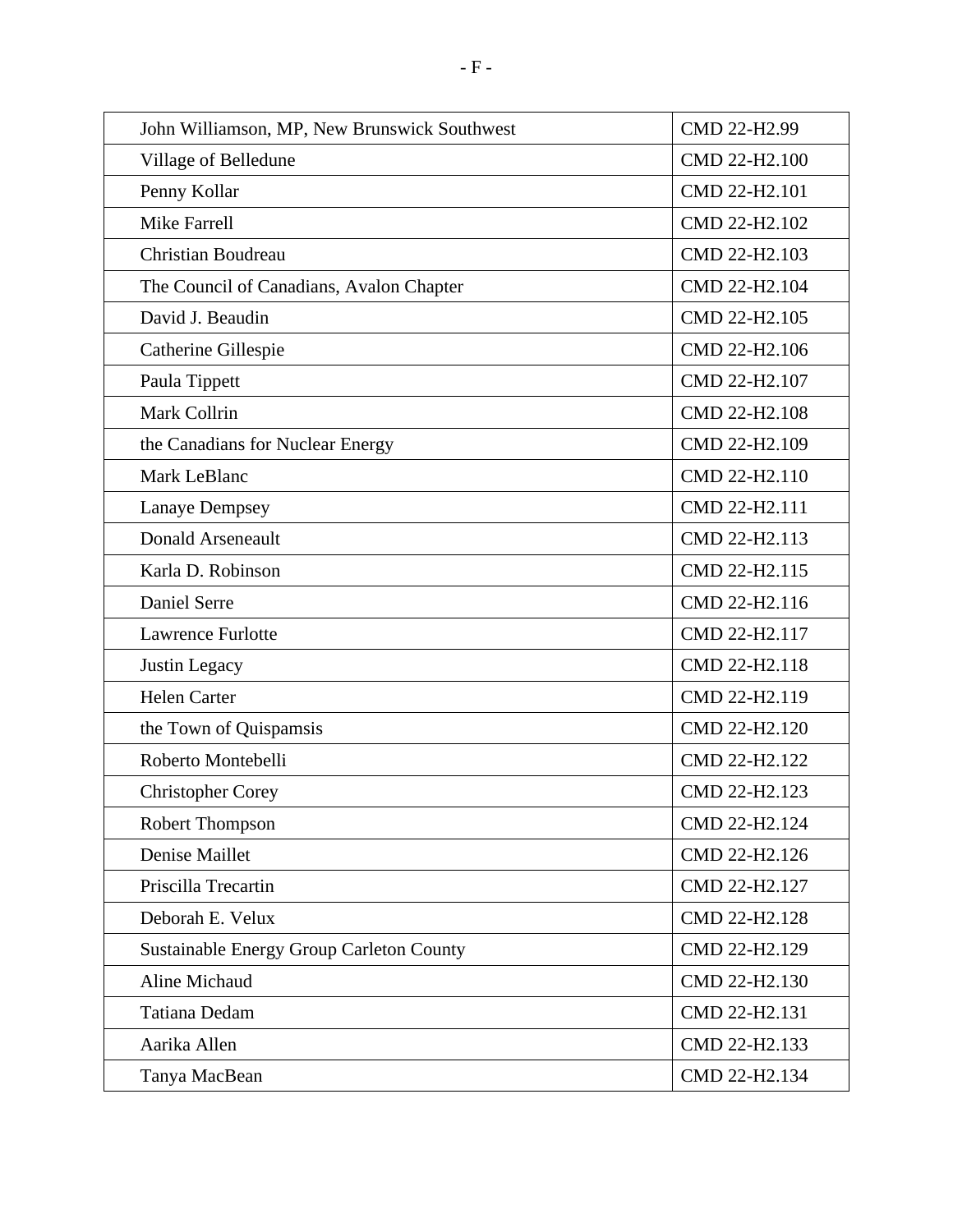| Robyn Connell                                                                          | CMD 22-H2.135 |
|----------------------------------------------------------------------------------------|---------------|
| ARC Clean Energy Canada Inc.                                                           | CMD 22-H2.136 |
| Kinectrics Inc.                                                                        | CMD 22-H2.137 |
| <b>Global First Power</b>                                                              | CMD 22-H2.138 |
| Kelly M. Piers                                                                         | CMD 22-H2.140 |
| Kayla McGarity                                                                         | CMD 22-H2.141 |
| Kopit Lodge & Elsipogtog First Nation                                                  | CMD 22-H2.145 |
| <b>Ontario Power Generation</b>                                                        | CMD 22-H2.146 |
| The Construction Association of New Brunswick                                          | CMD 22-H2.152 |
| <b>Rose Doucet</b>                                                                     | CMD 22-H2.153 |
| <b>Moltex Energy</b>                                                                   | CMD 22-H2.154 |
| Cathy Leonard                                                                          | CMD 22-H2.155 |
| Phillip Belanger                                                                       | CMD 22-H2.157 |
| The Conseil économique du Nouveau-Brunswick                                            | CMD 22-H2.158 |
| The Comité des 12                                                                      | CMD 22-H2.159 |
| Mary Milander                                                                          | CMD 22-H2.160 |
| Nancy Strabac and Fred Hudson                                                          | CMD 22-H2.162 |
| Lutz E. Becker                                                                         | CMD 22-H2.163 |
| Kathryn Opyc                                                                           | CMD 22-H2.164 |
| Helen Soucoup                                                                          | CMD 22-H2.165 |
| Megan Kellestine                                                                       | CMD 22-H2.166 |
| Lynne Kennett-Read                                                                     | CMD 22-H2.167 |
| Tony Reddin and Marion Copleston                                                       | CMD 22-H2.168 |
| <b>Jessica Buckley</b>                                                                 | CMD 22-H2.169 |
| Tom McLean                                                                             | CMD 22-H2.170 |
| Linda Melanson                                                                         | CMD 22-H2.172 |
| Lise Ethier                                                                            | CMD 22-H2.173 |
| The Association of Professional Engineers and Geoscientists of New<br><b>Brunswick</b> | CMD 22-H2.174 |
| Imaginons la péninsule acadienne autrement                                             | CMD 22-H2.176 |
| Mary Ellen Stevenson                                                                   | CMD 22-H2.178 |
| Women in Nuclear Canada                                                                | CMD 22-H2.180 |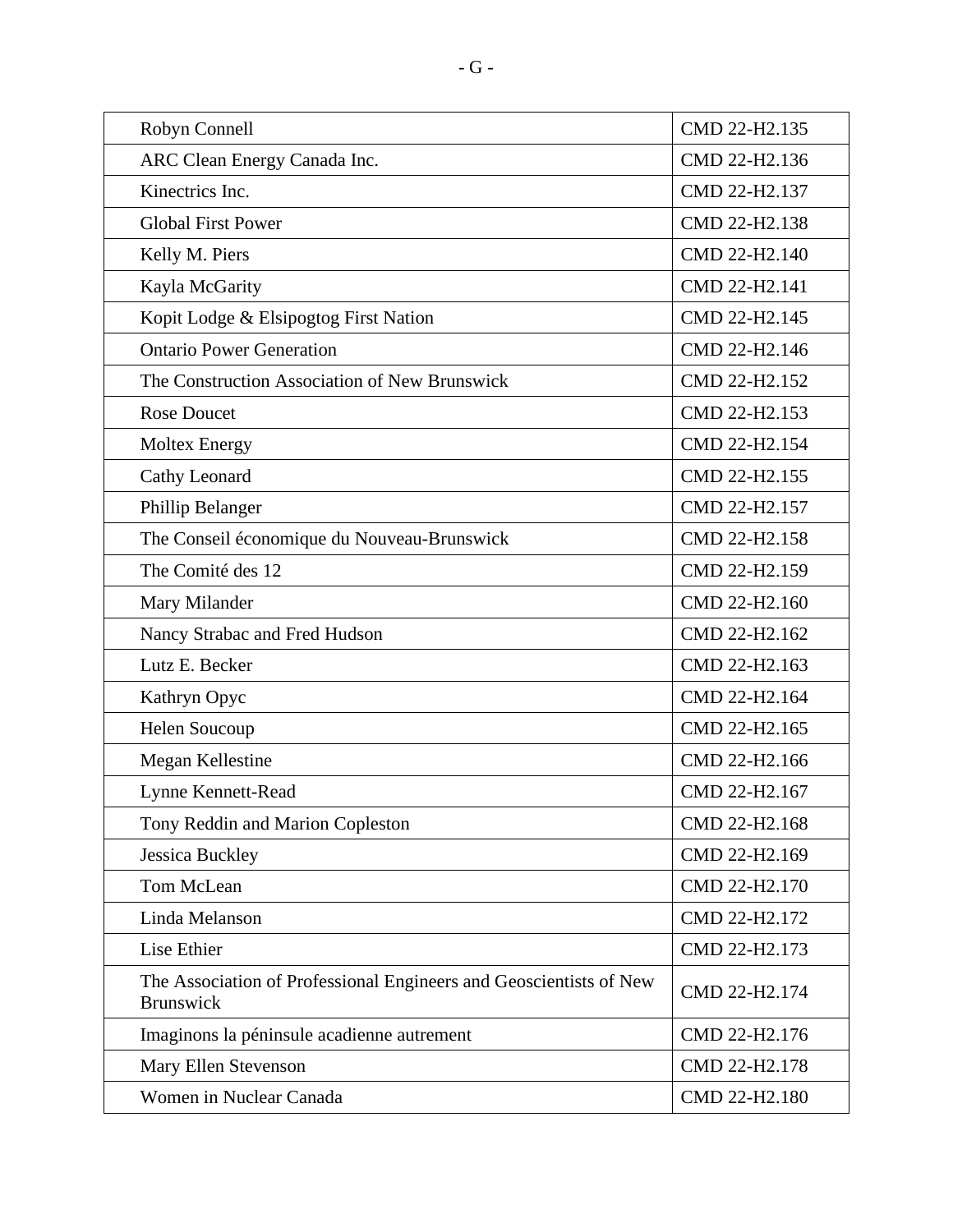| Carol A. Ring                                                                                 | CMD 22-H2.181 |
|-----------------------------------------------------------------------------------------------|---------------|
| Dave Shannon                                                                                  | CMD 22-H2.182 |
| Jess H. Brewer                                                                                | CMD 22-H2.184 |
| <b>Beth McCann</b>                                                                            | CMD 22-H2.185 |
| <b>Nancy Covington</b>                                                                        | CMD 22-H2.187 |
| The North American Young Generation in Nuclear, Durham                                        | CMD 22-H2.189 |
| Cooke Aquaculture Inc.                                                                        | CMD 22-H2.190 |
| Anne Lindsey                                                                                  | CMD 22-H2.191 |
| Erik LeBrun                                                                                   | CMD 22-H2.192 |
| <b>Gordon McDowell</b>                                                                        | CMD 22-H2.193 |
| <b>BWXT Canada Ltd</b>                                                                        | CMD 22-H2.195 |
| Mike Holland, Minister of Natural Resources and Energy<br>Development New Brunswick           | CMD 22-H2.196 |
| The Canadian Manufacturers & Exporters                                                        | CMD 22-H2.199 |
| Andrea Anderson-Mason, Member of the Legislative Assembly,<br>Fundy-The Isles-Saint John West | CMD 22-H2.200 |
| <b>Susan Curtis</b>                                                                           | CMD 22-H2.201 |
| Larry Lack and Lee Ann Ward                                                                   | CMD 22-H2.202 |
| Daniel Beaudry                                                                                | CMD 22-H2.203 |
| Ron Mawhinney                                                                                 | CMD 22-H2.204 |
| Zachary Simon                                                                                 | CMD 22-H2.205 |
| Renée Turcotte                                                                                | CMD 22-H2.206 |
| Kim Leffley                                                                                   | CMD 22-H2.207 |
| Town of Dalhousie                                                                             | CMD 22-H2.208 |
| Steven Myers, Minister of Environment, Energy and Climate Action,<br>Prince Edward Island     | CMD 22-H2.210 |
| Douglas Carmody                                                                               | CMD 22-H2.211 |
| <b>HAWK Marketing Service</b>                                                                 | CMD 22-H2.216 |
| The Nuclear Transparency Project                                                              | CMD 22-H2.219 |
| Lyman Crawford                                                                                | CMD 22-H2.221 |
| Gordon W. Dalzell                                                                             | CMD 22-H2.222 |
| Kathy Bockus, Member of the Legislative Assembly, Saint Croix                                 | CMD 22-H2.224 |